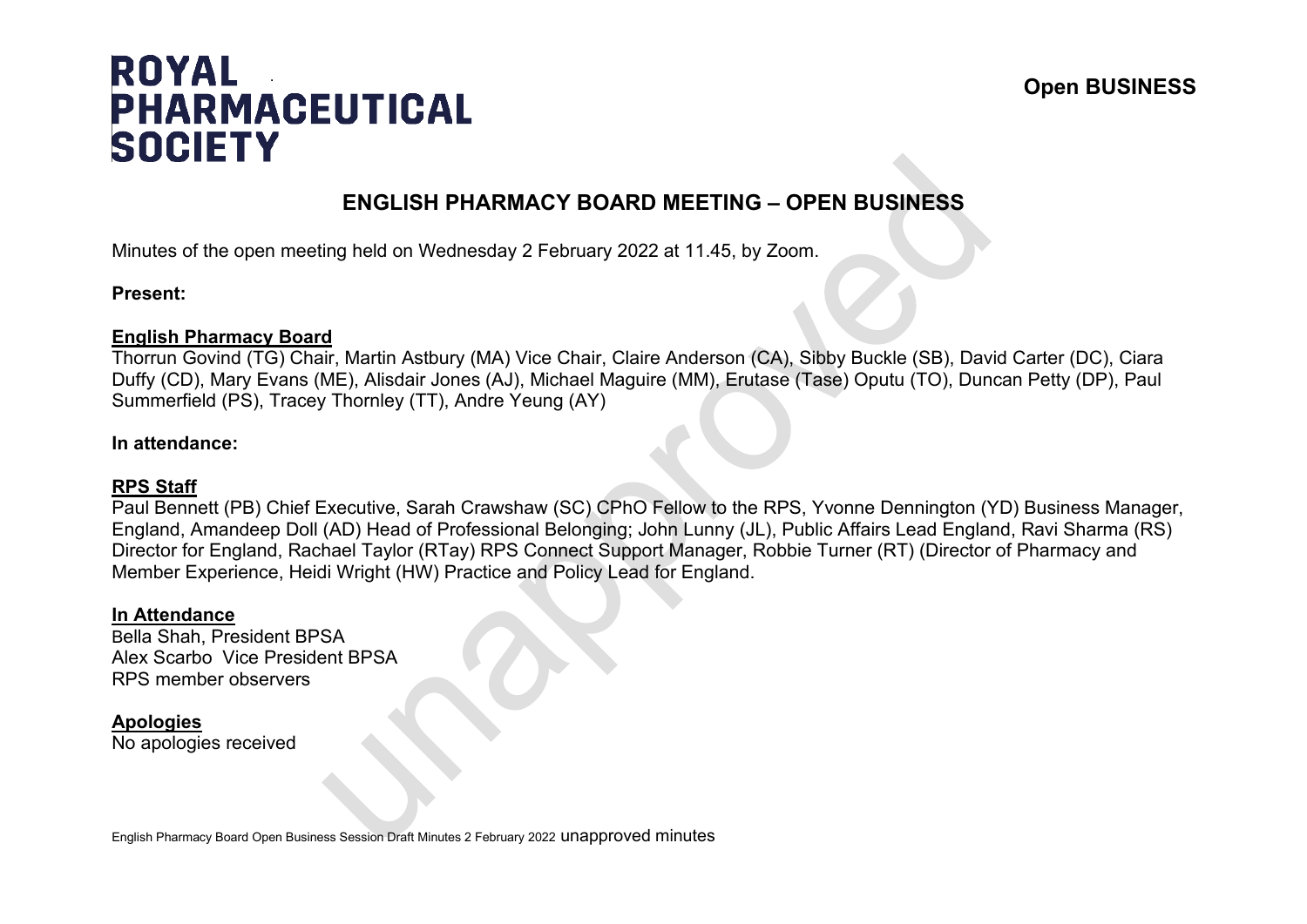| 22/02/EPB.01 | Welcome<br>Board members and staff were welcomed to the English Pharmacy Board meeting to<br>discuss one agenda item on "Elections - number of nominees for a candidate" and an                                                                                                         |  |
|--------------|-----------------------------------------------------------------------------------------------------------------------------------------------------------------------------------------------------------------------------------------------------------------------------------------|--|
|              | item of AOB.                                                                                                                                                                                                                                                                            |  |
| 22/02/EPB.02 | Elections - number of nominees for a candidate (paper 22.02/EPB.01)                                                                                                                                                                                                                     |  |
|              |                                                                                                                                                                                                                                                                                         |  |
|              | The English Pharmacy Board noted paper 22.02/EPB.01.                                                                                                                                                                                                                                    |  |
|              | The Chair introduced the paper and invited Board members to put their points forward.<br>Some of the points made included:                                                                                                                                                              |  |
|              | It is not difficult to find 10 nominees                                                                                                                                                                                                                                                 |  |
|              | Surprised Scotland and Wales require only 3 and 1 nominee(s) – this is inequitable<br>as Scotland and Wales have an equal share of the voice - should not be to do with<br>the population of the constituency<br>10 is a reasonable number, others felt it should be reduced            |  |
|              | It is not easy to check who are members of the RPS - some pharmacists believe<br>they are members but when checked are not on the database                                                                                                                                              |  |
|              | Lower number could help early career pharmacists who may not have a wide<br>network to call upon                                                                                                                                                                                        |  |
|              | If a candidate cannot find 10 nominators then they may not be right for the role<br>If numbers are reduced it could have an impact on the number of candidates<br>applying with the knock-on effect of voters having to sift through a lot of<br>information before casting their votes |  |
|              | In future, RPS Connect, could help with establishing who are members and widen<br>potential candidates' networks                                                                                                                                                                        |  |
|              | In the spirit of the previously adopted change to the Regulations re capturing the names<br>of those who vote (Agenda item 6 - Standing Orders -Voting), the Chair requested a vote<br>be taken and Board members agreed.                                                               |  |
|              |                                                                                                                                                                                                                                                                                         |  |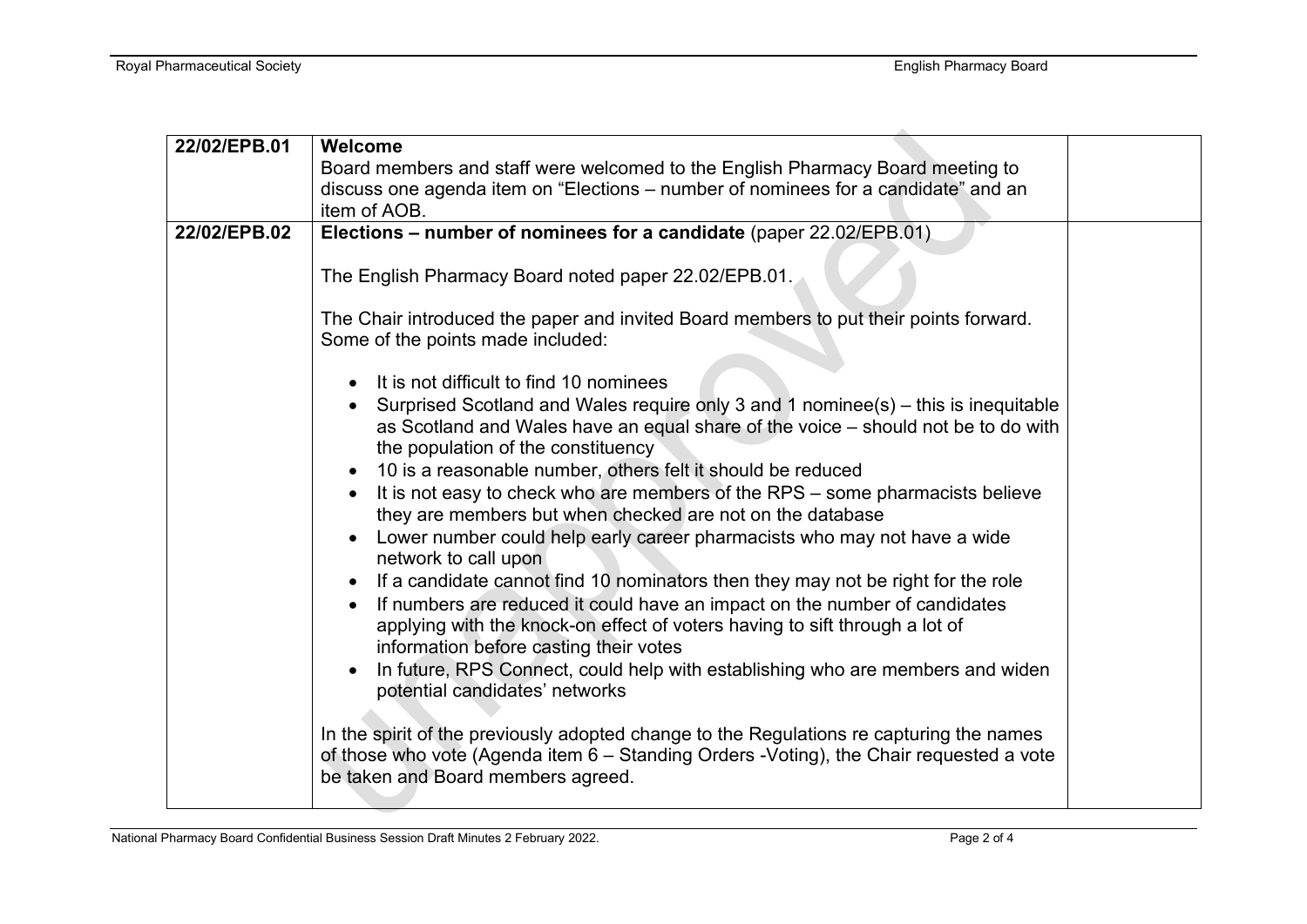|              | The result of the vote is as follows:                                                                                                                                                                                                                                                                                                                                                        |
|--------------|----------------------------------------------------------------------------------------------------------------------------------------------------------------------------------------------------------------------------------------------------------------------------------------------------------------------------------------------------------------------------------------------|
|              | Reduce to 5 nominees $-6$ votes were received from the following Board members<br><b>Sibby Buckle</b><br>$\bullet$<br>Ciara Duffy<br><b>Michael Maguire</b><br><b>Tase Oputu</b><br><b>Paul Summerfield</b>                                                                                                                                                                                  |
|              | Retain the status quo of 10 nominees - 8 votes received from the following Board<br>members:                                                                                                                                                                                                                                                                                                 |
|              | <b>Claire Anderson</b><br><b>Martin Astbury</b><br><b>David Carter</b><br><b>Thorrun Govind</b><br><b>Alisdair Jones</b><br><b>Duncan Petty</b><br><b>Tracey Thornley</b><br><b>Andre Yeung</b><br>It was therefore agreed to retain the status quo of 10 nominees.                                                                                                                          |
| 22.02/EPB.03 | <b>Any other Business</b>                                                                                                                                                                                                                                                                                                                                                                    |
|              | Vaccination as a condition of deployment (VCOD)<br>Board members have been made aware of a letter issued by NHSE & I providing an<br>update on the vaccination as a condition of deployment (VCOD) for all healthcare<br>workers.<br>The RPS will continue to strongly encourage pharmacists to take the vaccination as per<br>its policy statement and keep a watching brief on this issue. |